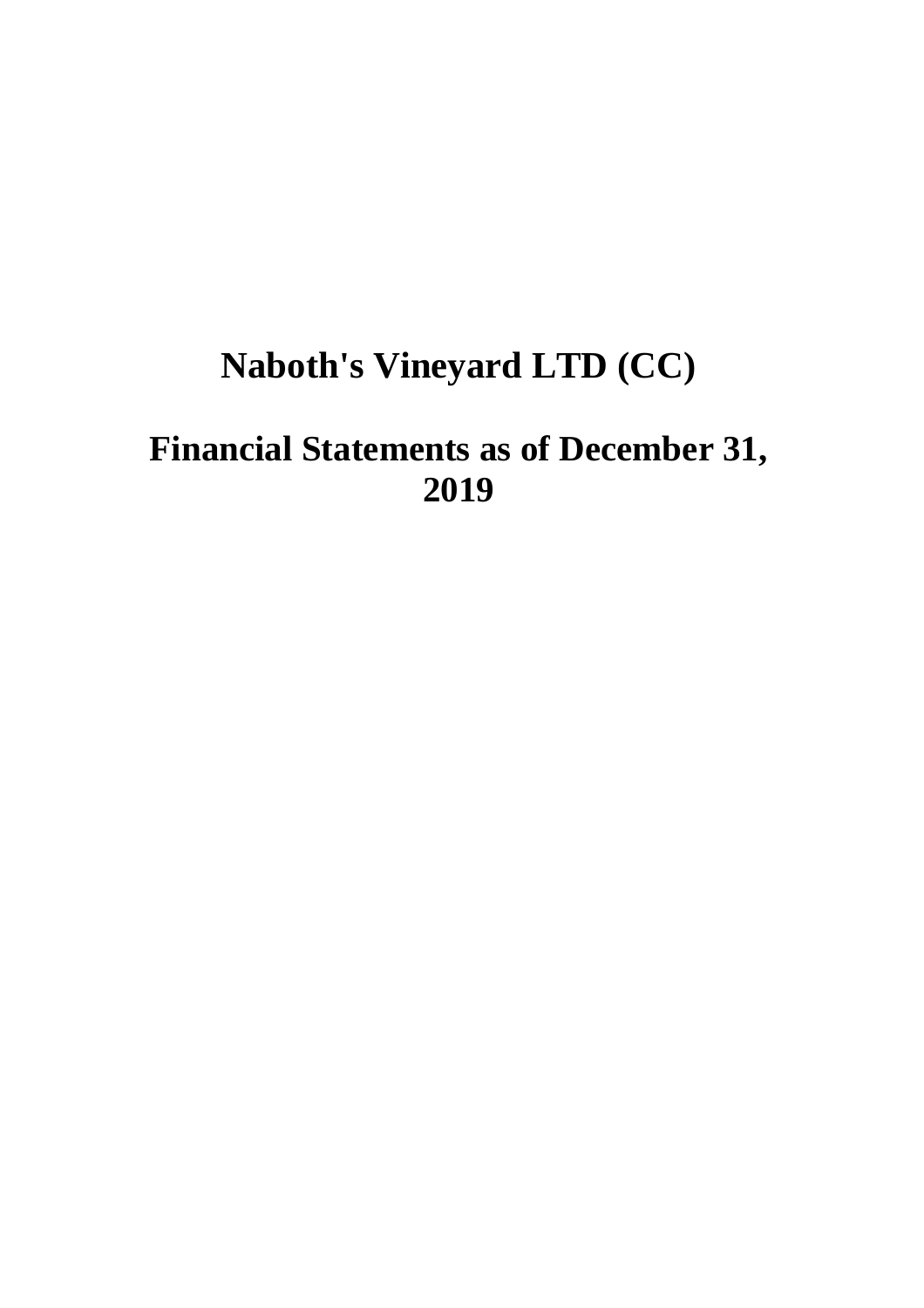# **Naboth's Vineyard LTD (CC)**

# **Table of Contents**

| <b>Auditors' Report to The Shareholders</b> |         |
|---------------------------------------------|---------|
| <b>Balance Sheets</b>                       | 2       |
| <b>Statements of Activities</b>             | 3       |
| <b>Statement of Changes in Net Assets</b>   | 4       |
| Notes to the Financial Statements           | $5-1()$ |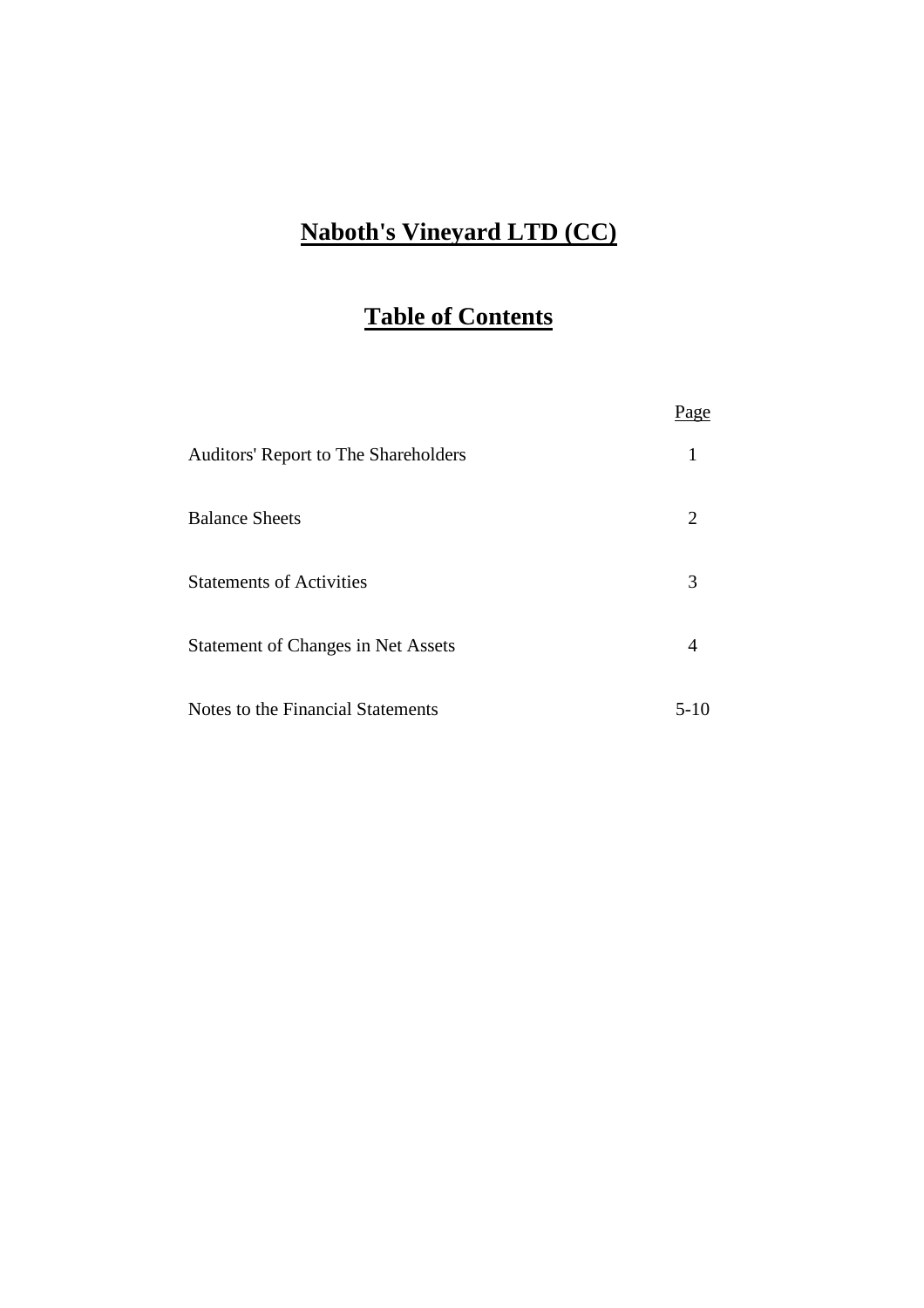



# **Auditors' Report**

# **To the shareholders of**

## **Naboth's Vineyard LTD (CC)**

We have audited the accompanying balance sheets of Naboth's Vineyard LTD (CC) (hereinafter: "the Company") as of December 31, 2019 and 2018, the statement of activities and the statement of changes in net assets for each of the years then ended. These financial statements are the responsibility of the Company's board of directors and management. Our responsibility is to express an opinion on these financial statements based on our audits.

We conducted our audits in accordance with generally accepted auditing standards in Israel, including those prescribed by the Auditor's Regulations (Auditor's Mode of Performance)-1973. Those standards require that we plan and perform the audit to obtain reasonable assurance about whether the financial statements are free of material misstatement. An audit includes examination, on a test basis, of evidence supporting the amounts and disclosures in the financial statements. An audit also includes an assessment of the accounting principles used and significant estimates made by the board of directors and management, as well as evaluating the overall financial statement presentation. We believe that our audits provide a reasonable basis for our opinion.

In our opinion, the financial statements referred to above present fairly, in all material respects, the financial position of the Company as of December 31, 2019 and 2018, the results of its activities and the changes in its net assets for each of the years then ended, in conformity with generally accepted accounting principles in Israel (Israeli GAAP).

**Ben David, Shalvi, Kop Certified Public Accountants, (Isr.)**

Jerusalem, \_\_\_\_\_\_\_\_\_\_\_\_ 2020

www.hdsk.co.il

info@hdsk.co.il

Ramat Gan Branch, 3 Hayezira St., S.A.P. Tower, Habursa area Tel 972.3.7787000 · Fax 972.3.5755055 · Zip 5252141

Jerusalem Branch, 11 Kiryat Mada St., Amot Building, Har Hotzvim Tel 972.2.5005555 · Fax 972.2.5005500 · Zip 9777611 · P.O. Box 45108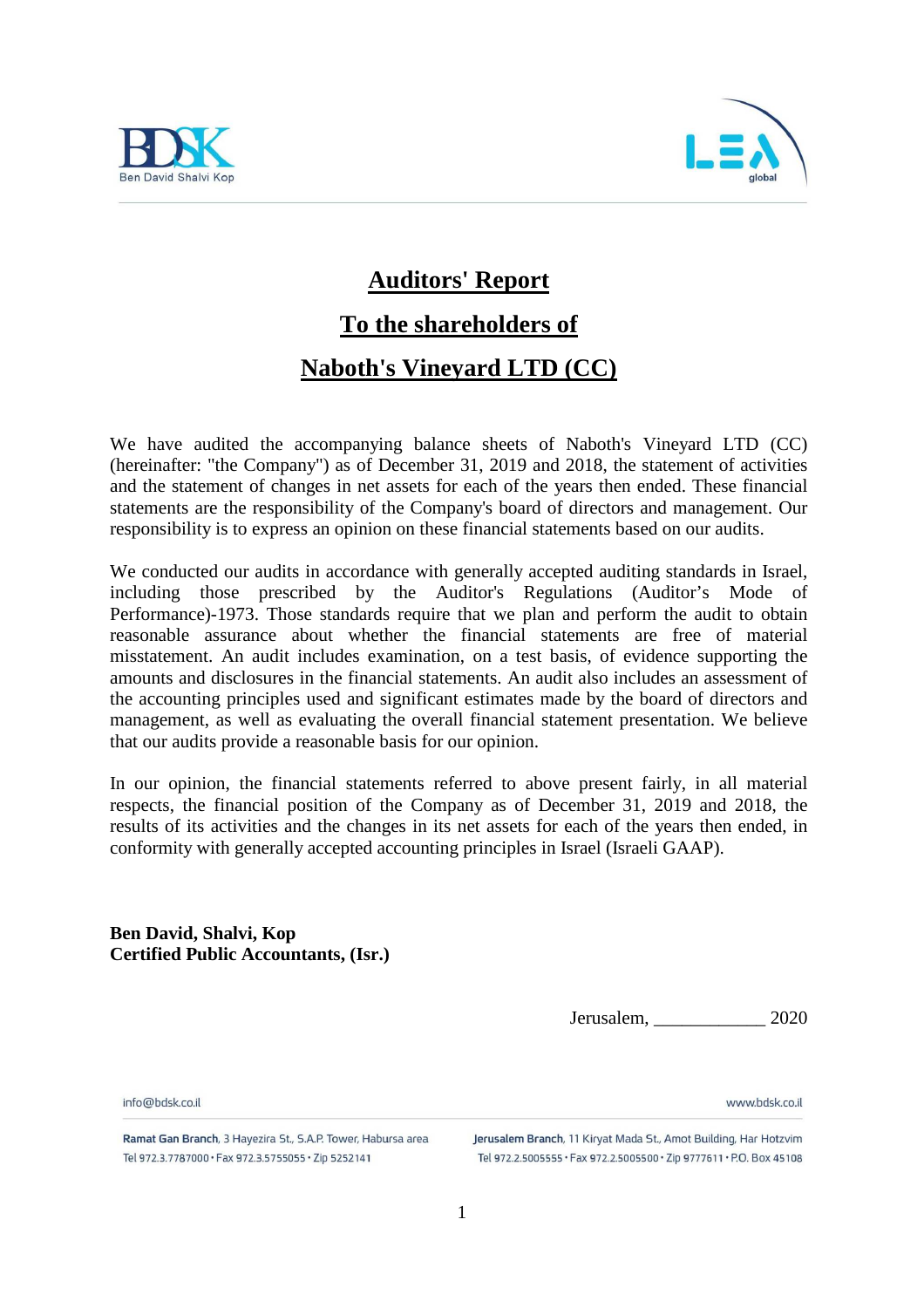### **Naboth's Vineyard LTD (CC) Balance Sheets (New Israeli Shekels)**

|                                          |                | As of December 31 |         |
|------------------------------------------|----------------|-------------------|---------|
|                                          | <b>Note</b>    | 2019              | 2018    |
| <b>Current Assets</b>                    |                |                   |         |
| Cash and cash equivalents                | 3              | 115,502           | 115,682 |
| Debtors and debit balances               | $\overline{4}$ | 37,181            | 38,250  |
|                                          |                | 152,683           | 153,932 |
| <b>Non-current assets</b>                |                |                   |         |
| Fixed Assets, Net                        | 5              | 38,403            | 56,535  |
|                                          |                | 191,086           | 210,467 |
|                                          |                |                   |         |
| <b>Current Liabilities</b>               |                |                   |         |
| Creditors and credit balances            | 6              | 40,881            | 24,666  |
| <b>Net Assets</b>                        |                |                   |         |
| <b>Unrestricted Net Assets</b>           |                |                   |         |
| Used for current activities              |                | 86,445            | 106,269 |
| Used for fixed assets                    |                | 38,403            | 56,535  |
|                                          |                | 124,848           | 162,804 |
| <b>Temporarily Restricted Net Assets</b> | 8              | 25,350            | 22,990  |
| <b>Share Capital</b>                     | 9              | 7                 | 7       |
|                                          |                | 150,205           | 185,801 |
|                                          |                | 191,086           | 210,467 |

| Date | Member of the | Member of the |
|------|---------------|---------------|
|      | Board         | Board         |
|      |               |               |

### **The attached notes are an integral part of these statements.**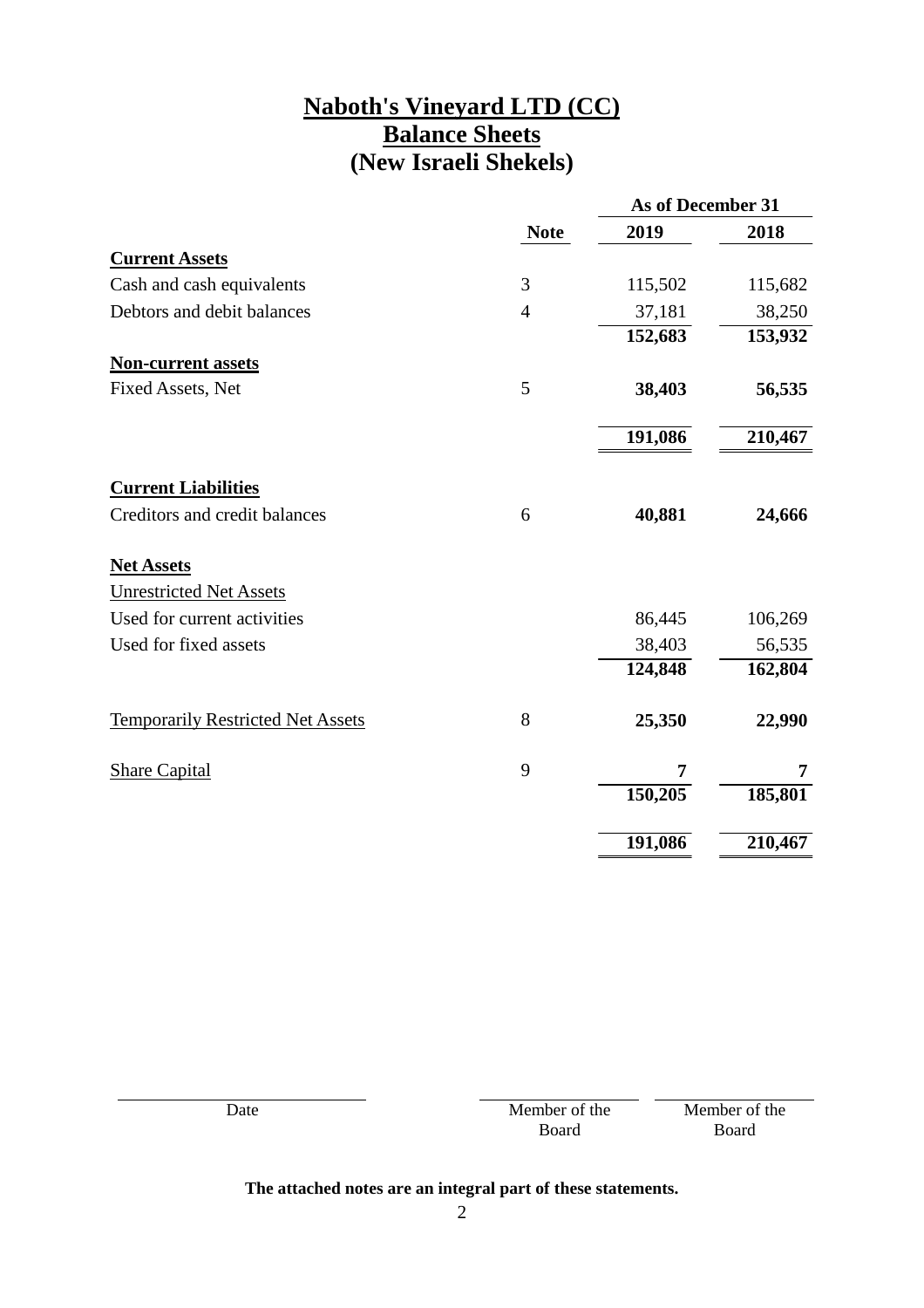## **Naboth's Vineyard LTD (CC) Statements of Activities (New Israeli Shekels)**

|                                            |             | <b>Year ended</b><br>December 31 |         |
|--------------------------------------------|-------------|----------------------------------|---------|
|                                            | <b>Note</b> | 2019                             | 2018    |
| Activities turnover                        | 10          | 404,734                          | 341,340 |
| Cost of activities                         | 11          | 365,163                          | 292,789 |
| Net income from activities                 |             | 39,571                           | 48,551  |
| General and administrative expenses        | 12          | 54,315                           | 32,712  |
| Net income (expenses) before financing     |             | (14, 744)                        | 15,839  |
| Net financial income (expenses)            | 13          | 3,212                            | (1,673) |
| Net Income (Deficit) before other expenses |             | (17,956)                         | 17,512  |
| Other expenses, net                        | 14          | 20,000                           |         |
| Net income (deficit) for the year          |             | (37, 956)                        | 17,512  |

**The attached notes are an integral part of these statements.**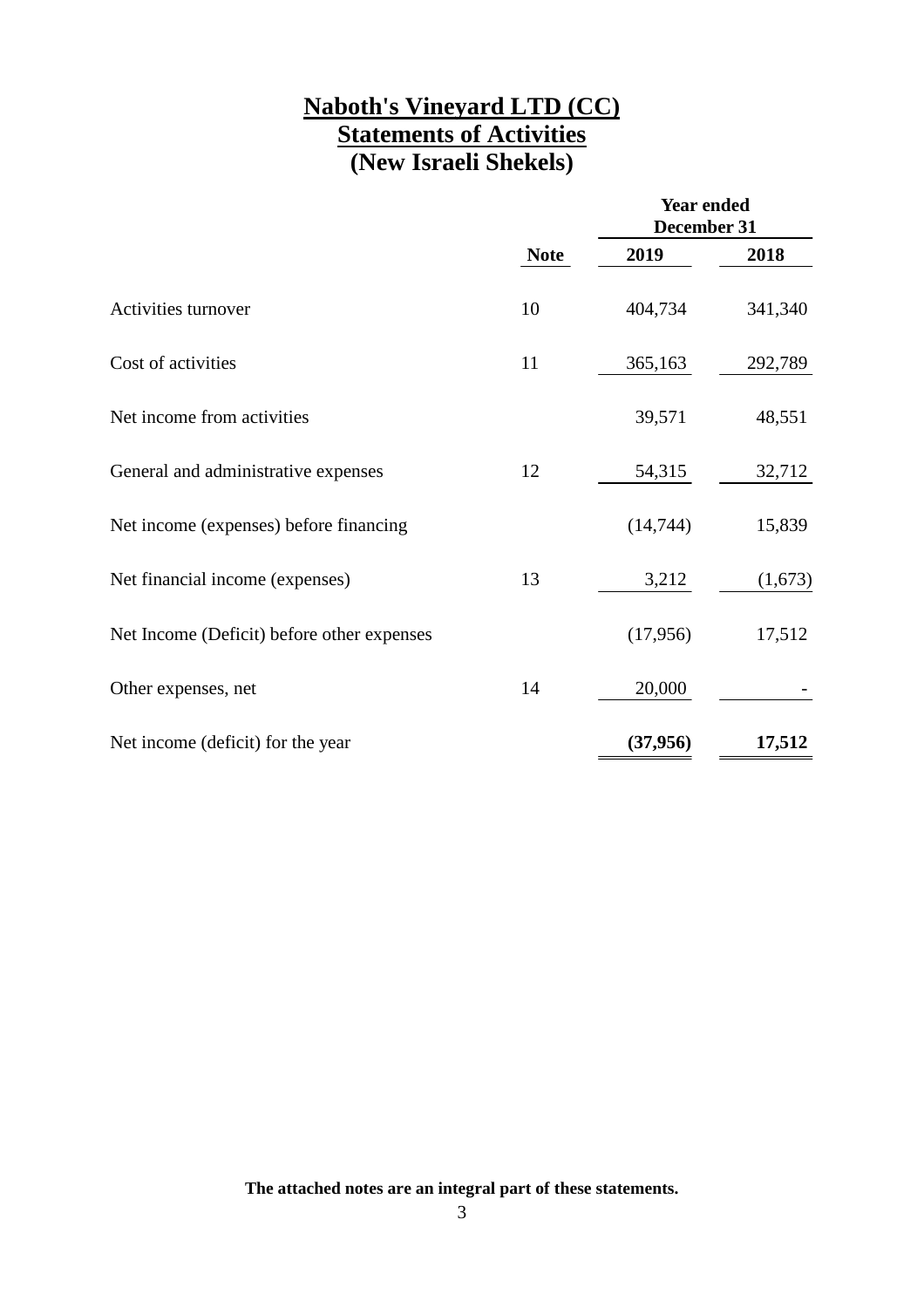## **Naboth's Vineyard LTD (CC) Statement of Changes in Net Assets (New Israeli Shekels)**

|                                                    |                                      | <b>Net Assets</b>                                |                                         |                         |              |
|----------------------------------------------------|--------------------------------------|--------------------------------------------------|-----------------------------------------|-------------------------|--------------|
|                                                    | <b>Unrestricted</b>                  |                                                  |                                         |                         |              |
|                                                    | <b>Used for</b><br><b>Activities</b> | <b>Used for</b><br><b>Fixed</b><br><b>Assets</b> | <b>Temporarily</b><br><b>Restricted</b> | <b>Share</b><br>Capital | <b>Total</b> |
| <b>Balance as of January</b><br>1,2018             | 72,064                               | 73,228                                           | 20,740                                  | 7                       | 166,039      |
| Changes during the<br>year                         |                                      |                                                  |                                         |                         |              |
| Designated donations                               |                                      |                                                  | 22,990                                  |                         | 22,990       |
| Net income for the year                            | 17,512                               |                                                  |                                         |                         | 17,512       |
| Amounts released from<br>restriction to activities |                                      |                                                  | (20,740)                                |                         | (20,740)     |
| <b>Transfer of unrestricted</b><br>amounts         |                                      |                                                  |                                         |                         |              |
| Used for fixed assets                              | (1,100)                              | 1,100                                            |                                         |                         |              |
| To cover depreciation<br>expenses                  | 17,793                               | (17,793)                                         |                                         |                         |              |
| <b>Balance as of</b><br><b>December 31, 2018</b>   | 106,269                              | 56,535                                           | 22,990                                  | 7                       | 185,801      |
| Changes during the<br>year                         |                                      |                                                  |                                         |                         |              |
| Designated donations                               |                                      |                                                  | 25,350                                  |                         | 25,350       |
| Deficit for the year                               | (37,956)                             |                                                  |                                         |                         | (37, 956)    |
| Amounts released from<br>restriction to activities |                                      |                                                  | (22,990)                                |                         | (22,990)     |
| <b>Transfer of unrestricted</b><br>amounts         |                                      |                                                  |                                         |                         |              |
| To cover depreciation<br>expenses                  | 18,132                               | (18, 132)                                        |                                         |                         |              |
| <b>Balance as of</b><br><b>December 31, 2019</b>   | 86,445                               | 38,403                                           | 25,350                                  | 7                       | 150,205      |

**The attached notes are an integral part of these statements.**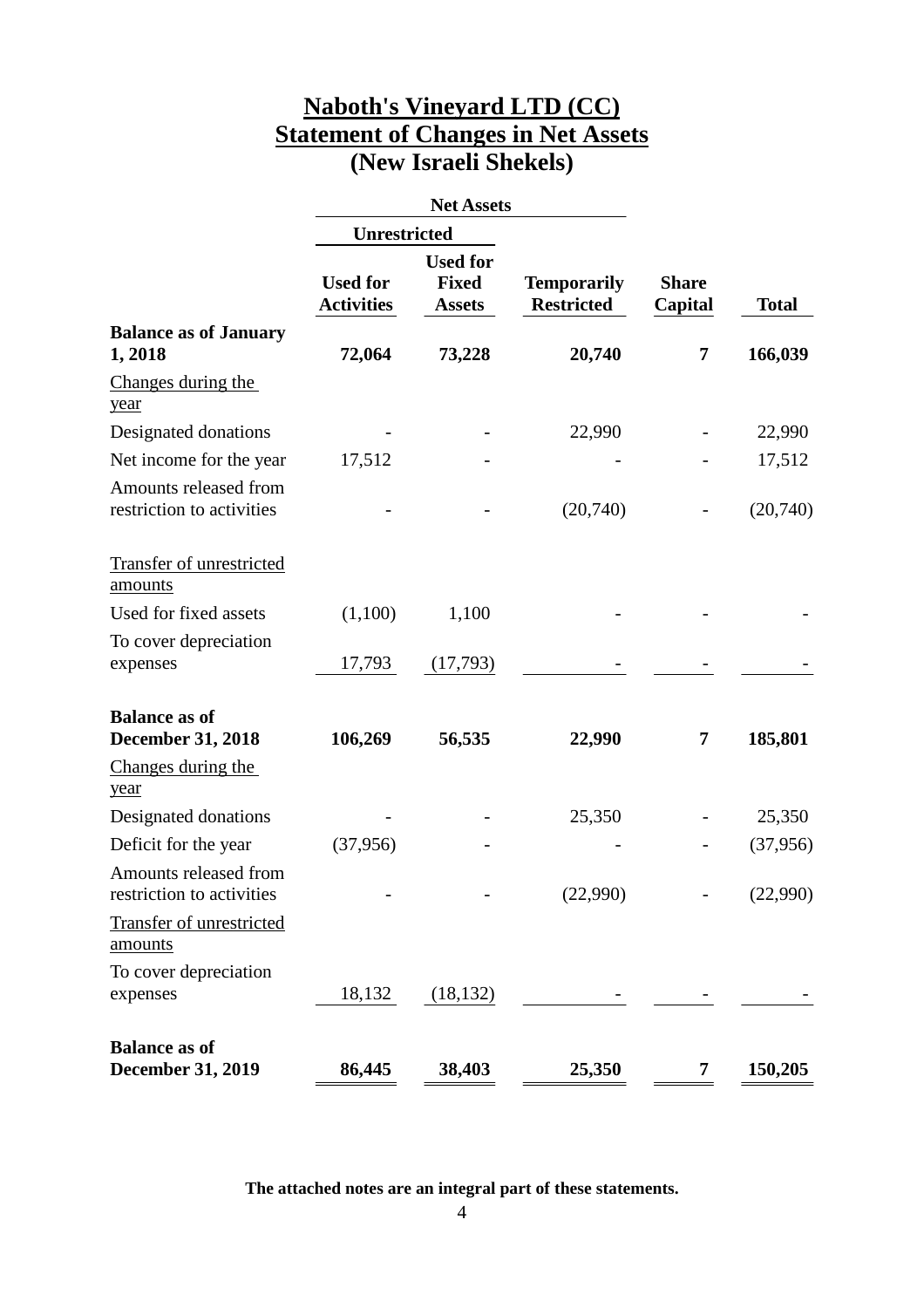#### **Note 1 - General**

- A. Naboth's Vineyard LTD (CC) (hereinafter: "the company") was established in February 2012, and began operating on January 2014. The company's number is: 514732718.
- B. The company's goals are to explore different sides and aspects of Israel's policy in the field of land management in all territories under its control, and in particular the distribution of lands and confiscating them, the use of the lands and the supervision of the access to those lands.
- C. The company is recognized as a Not for Profit Organization by the V.A.T. Authorities and as a "public institution" as defined in section 9(2) of the Income Tax Ordinance.
- D. The Organization has a proper management confirmation form in 2020.

#### **Note 2 - Significant Accounting Policies**

- A. The financial statements were prepared according to generally accepted accounting principles for non profit organizations and in accordance with Standard No. 5 of the Israeli Accounting Standard Board, regarding "accounting principles and financial reporting by nonprofit organizations."
- B. Historical Cost Convention

The financial statements were prepared on the basis of the historical cost convention and do not include the effect of changes in the general purchasing power of the Israeli currency on the results of the activities.

C. Cash and Cash Equivalents

The company considers all highly liquid investments, including short-term bank deposits (up to three months from date of deposit) that are not restricted as to withdrawal or use, to be cash equivalents.

D. Fixed Assets

Fixed assets are stated at cost less accumulated depreciation. The depreciation was calculated by the straight-line method over the estimated useful lives of the assets, as follows:

| Computers            | 33% |
|----------------------|-----|
| Electronic equipment | 15% |

#### E. Indexation to Foreign Currency

Balances in or indexed to foreign currency are recorded at the exchange rate on the balance sheet. The dollar exchange rates for the dates of the financial statement are as follows: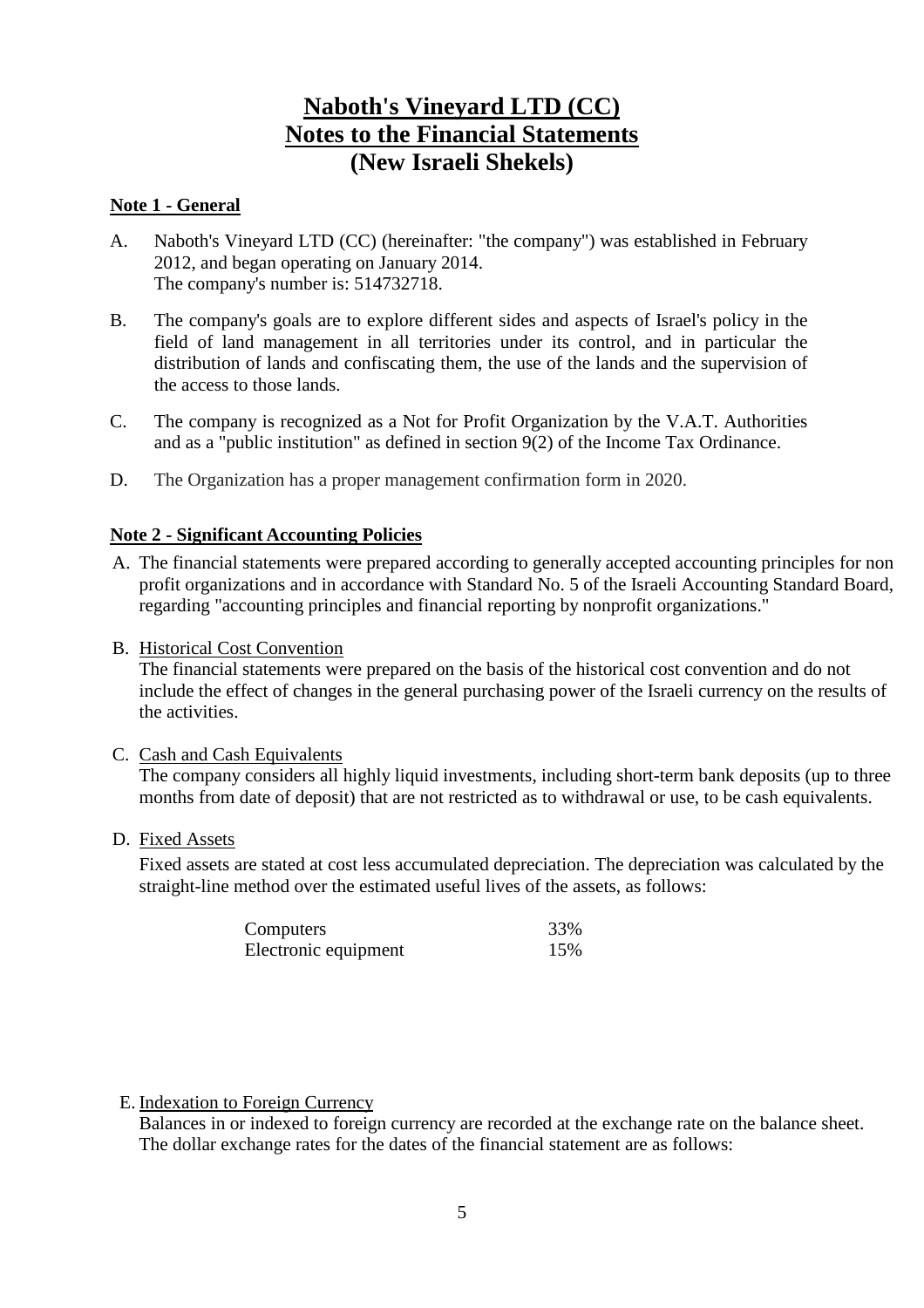### **Note 2 - Significant Accounting Policies (Cont.)**

#### **As of December 31**

|                  | 2019  | 2018  |
|------------------|-------|-------|
| <b>US Dollar</b> | 3.456 | 3.748 |
| Euro             | 3.878 | 4.292 |

#### F. Statement of Changes in Cash Flow

The financial statements do not include a statement of cash flow, as such a statement would not add significant financial information to that already included in the financial statements.

#### **Note 3 - Cash and cash equivalents**

|                                            |         | As of December 31 |  |
|--------------------------------------------|---------|-------------------|--|
|                                            | 2019    | 2018              |  |
| Cash in the bank - Israeli currency        | 80,925  | 115,682           |  |
| Cash in the bank - foreign currency        | 34,577  |                   |  |
|                                            | 115,502 | 115,682           |  |
| <b>Note 4 - Debtors and debit balances</b> |         |                   |  |
| Credit companies                           | 37,181  | 2,583             |  |
| Prepaid expenses                           |         | 35,667            |  |
|                                            | 37,181  | 38,250            |  |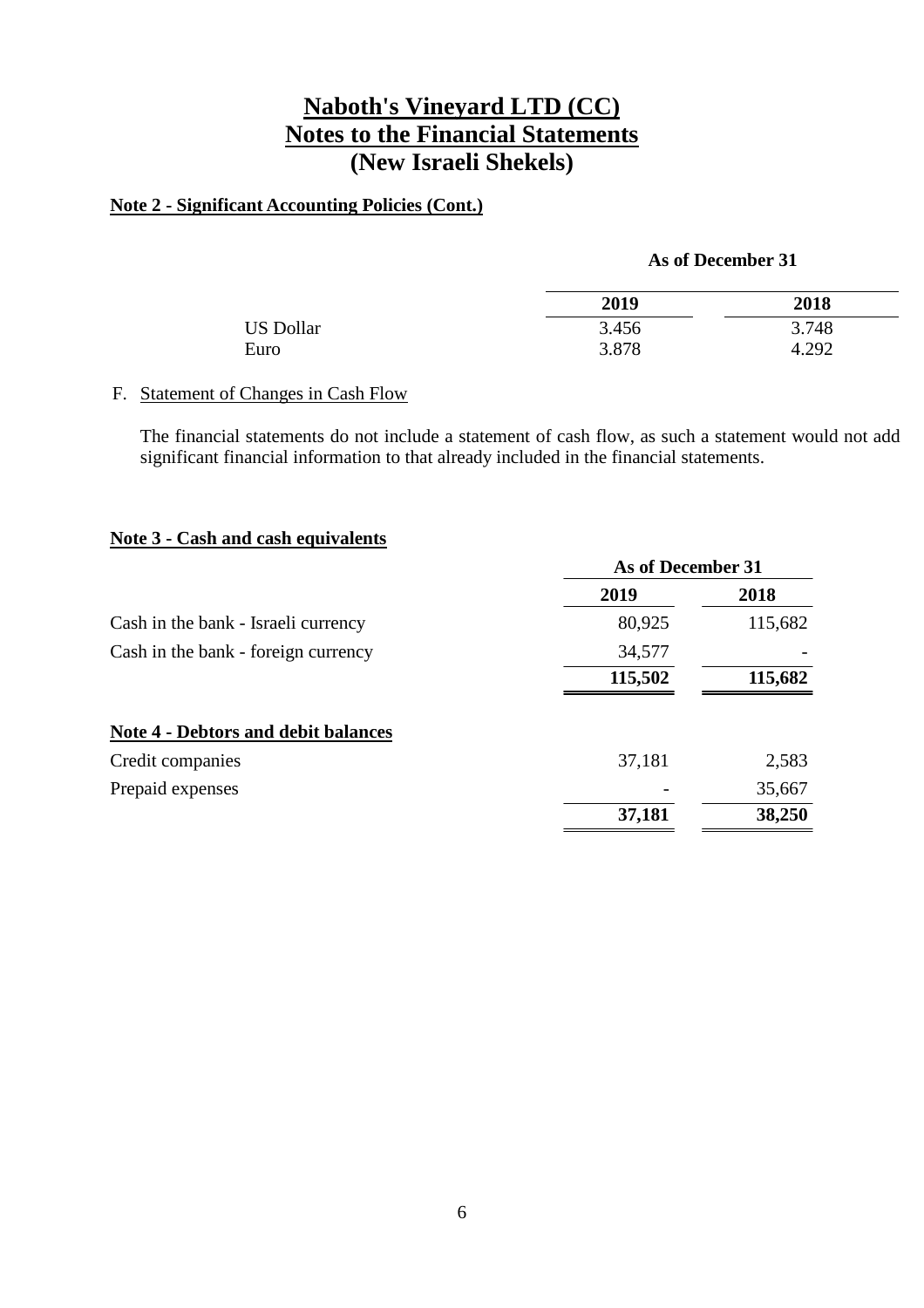#### **Note 5 - Fixed Assets, Net**

|                                                     | <b>Computers</b> | <b>Electronic</b><br>equipment | <b>Total</b> |
|-----------------------------------------------------|------------------|--------------------------------|--------------|
| Cost                                                |                  |                                |              |
| Balance as of January 1, 2019                       | 5,699            | 75,558                         | 81,257       |
| Additions during the year                           |                  |                                |              |
| Balance as of December 31, 2019                     | 5,699            | 75,558                         | 81,257       |
| <b>Accumulated Depreciation</b>                     |                  |                                |              |
| Balance as of January 1, 2019                       | 4,623            | 20,099                         | 24,722       |
| Depreciation for the year                           | 363              | 17,769                         | 18,132       |
| Balance as of December 31, 2019                     | 4,986            | 37,868                         | 42,854       |
| <b>Fixed Assets, Net as of December</b><br>31, 2019 | 713              | 37,690                         | 38,403       |
| <b>Fixed Assets, Net as of December</b><br>31, 2018 | 1,076            | 55,459                         | 56,535       |

### **Note 6 - Creditors and credit balances**

| As of December 31 |        |
|-------------------|--------|
| 2019              | 2018   |
| 12,491            | 15,604 |
| 8,390             | 9,062  |
| 20,000            |        |
| 40,881            | 24,666 |
|                   |        |

\* See note 14.

### **Note 7 - Reserve for severance pay**

The Company's payments for severance pay apply the terms of section 14 of the severance pay law, 1963, according to which the Company's current deposits in pension funds and policies in insurance companies exempt it from any further obligation to its employees, therefore, no reserve for severance pay was recorded in the financial statements.

#### **Note 8 - Temporarily Restricted Net Assets**

Temporarily restricted donations from an external donor for specific activities.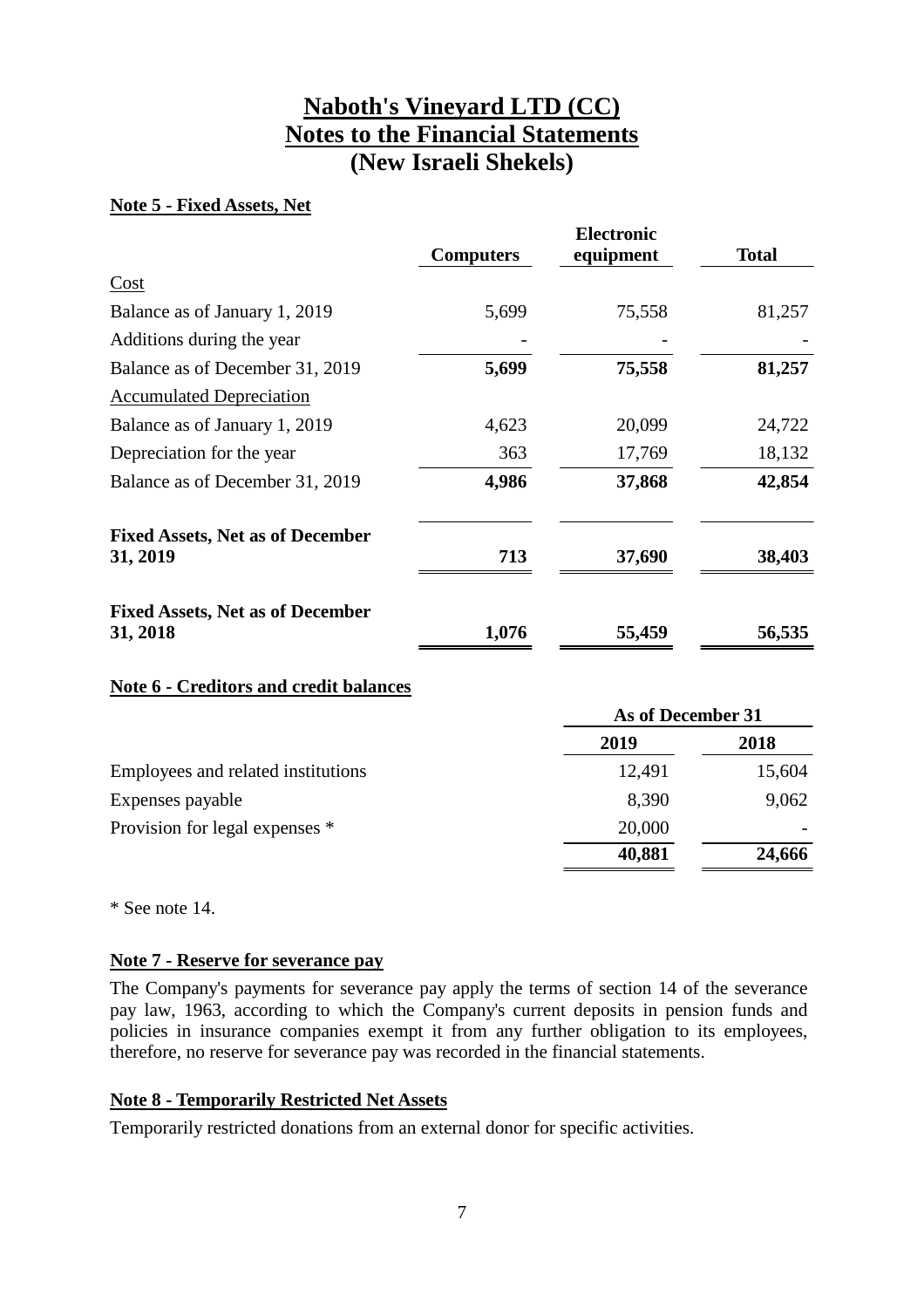#### **Note 9 - Share Capital**

|                                   | <b>Registered</b> | <b>Issued and</b><br>Paid |
|-----------------------------------|-------------------|---------------------------|
| Regular shares at 1 NIS par value | <b>100</b>        | ៗ                         |

#### **Note 10 - Activities turnover**

| <b>Year ended</b><br>December 31 |         |
|----------------------------------|---------|
| 2019                             | 2018    |
| 214,180                          | 142,502 |
| 167,564                          | 178,098 |
| 22,990                           | 20,740  |
| 404,734                          | 341,340 |
|                                  |         |

### **Note 11 - Cost of activities**

|                                              | <b>Year ended</b><br>December 31 |         |
|----------------------------------------------|----------------------------------|---------|
|                                              | 2019                             | 2018    |
| Salaries and related expenses                | 132,130                          | 155,280 |
| Publication and dissemination of information | 85,540                           | 68,031  |
| Tours and transportation                     | 67,683                           | 43,970  |
| Mapping and photography                      | 50,000                           | 9,420   |
| Depreciation                                 | 16,088                           | 16,088  |
| Petitions for freedom information            | 13,722                           |         |
|                                              | 365,163                          | 292,789 |